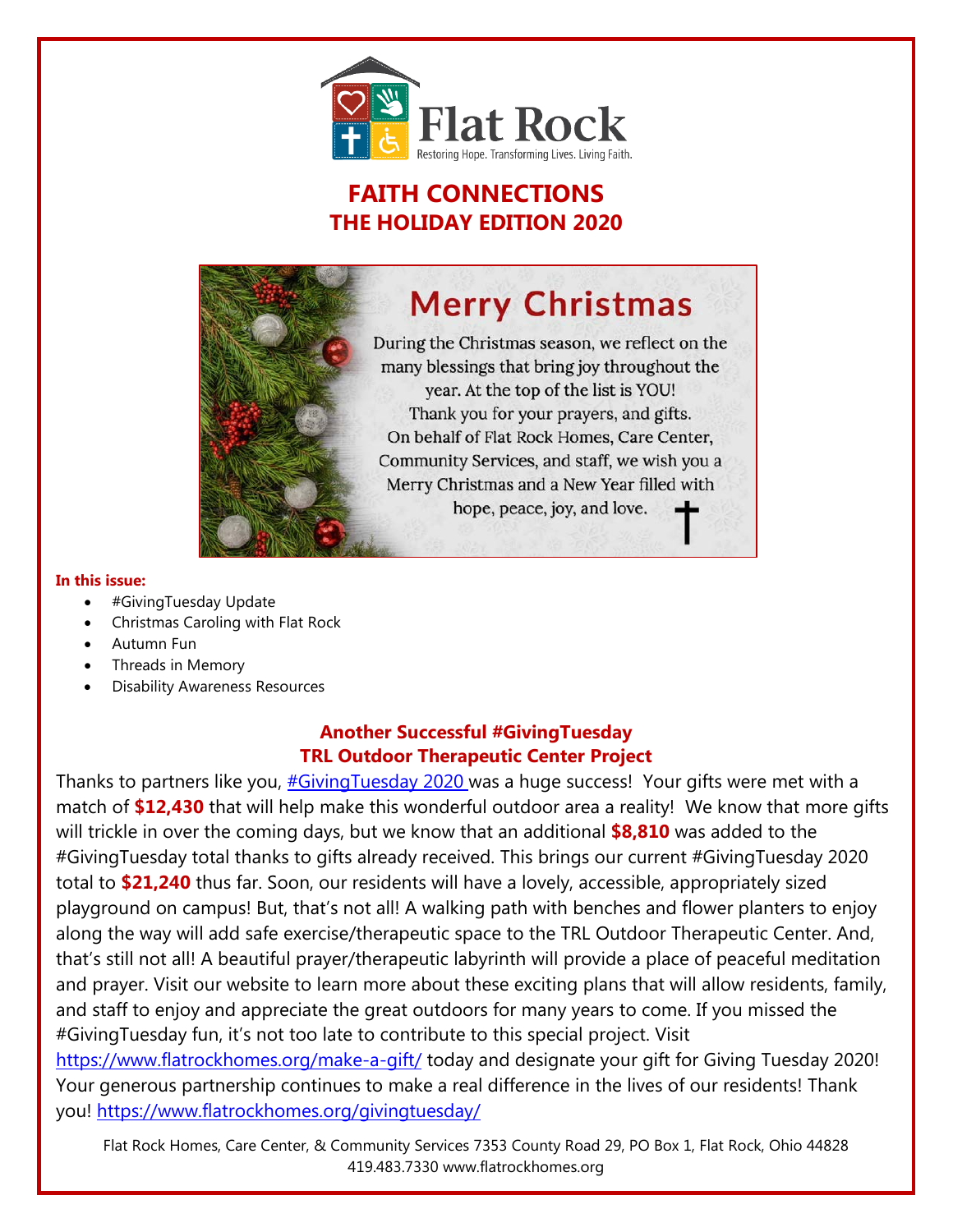## **Autumn Fun!**

Pumpkins galore were on hand for our Care Center residents' Halloween festivities! Thanks to Apex Clean Energy, Canal Fulton UMC and Nickajack Farms for lots of beautiful pumpkins! And, what goes with Halloween better than - candies galore! All treats and no tricks here! This year's candy was a gift of Ebenezer United Methodist Church in Flat Rock, Ohio. Thanks to everyone who helped make this a fun day for our Care Center residents!



Join us for traditional **Christmas Caroling** 2020-style via Zoom! Gather around the piano with friends and staff of Flat Rock to sing favorite songs and hymns of the season! It all happens on Wednesday, December 9 at 11:30 a.m. Here is your invitation to the Join Zoom Christmas Caroling! <https://us02web.zoom.us/j/82829934678?pwd=emZnS2plTnBMWkp1UnRtZDR4QzdUZz09>

**To Access via Computer, Laptop or Zoom App on Your Smartphone or Tablet (with video and audio options):** Use link above (computer and laptop only) or visit the Zoom app on your Smartphone or Tablet. When prompted, enter Meeting ID: 828 2993 4678 and Passcode: 680091

**To Access by Dialing on Phone (audio options only):** Dial by your closest location:

+1 301 715 8592 US (Washington D.C) +1 312 626 6799 US (Chicago) +1 929 205 6099 US (New York) +1 253 215 8782 US (Tacoma) +1 346 248 7799 US (Houston) +1 669 900 6833 US (San Jose) When prompted, enter Meeting ID: 828 2993 4678 and Passcode: 680091

# **Threads in Memory**

When Rev. Jane Jacques was discerning God's call to seminary and ministry, she prayed for a job where she could literally sleep and get paid for it because life was so busy. Her prayers were answered when she got a job as a night attendant in a group home where she worked with individuals with disabilities. This answered petition was an initial step toward future ministries.

Earlier this year, when Jane heard of our request for personal protective equipment (PPE), including isolation gowns, she sprang into action, gathering special fabrics and sewing notions for the project. Jane is not, by her own admission, a skilled seamstress but had strong influence from the women in her family. Here is her story, in her own words:

Flat Rock Homes, Care Center, & Community Services 7353 County Road 29, PO Box 1, Flat Rock, Ohio 44828 419.483.7330 www.flatrockhomes.org